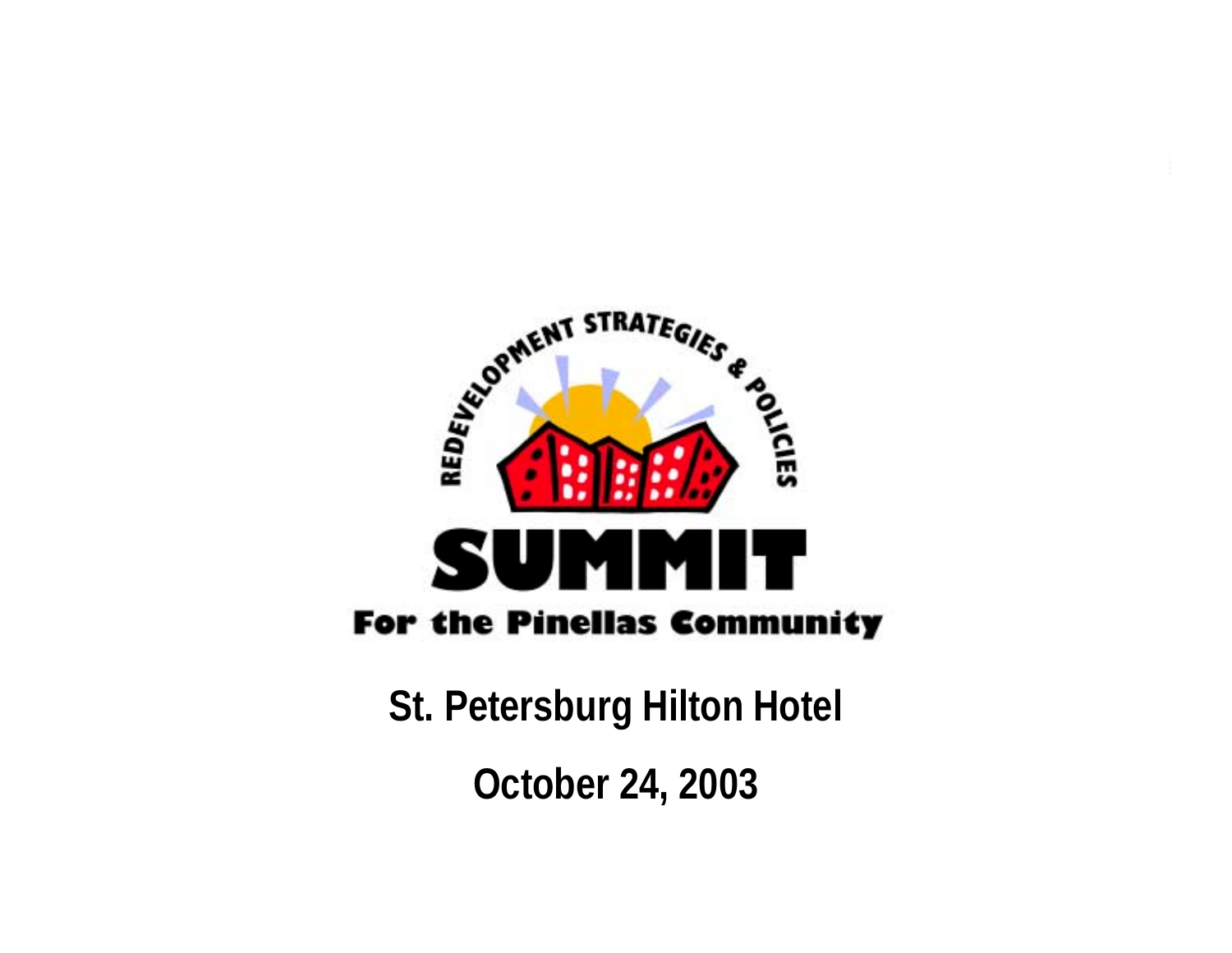# Key Consensus Points



- Criteria for Determining Incentives
- Types of Incentives
- Regulatory Code Strategies
- Urban Design & Regulatory Codes
- Plan Structure Strategies
- Market/Real Estate Strategies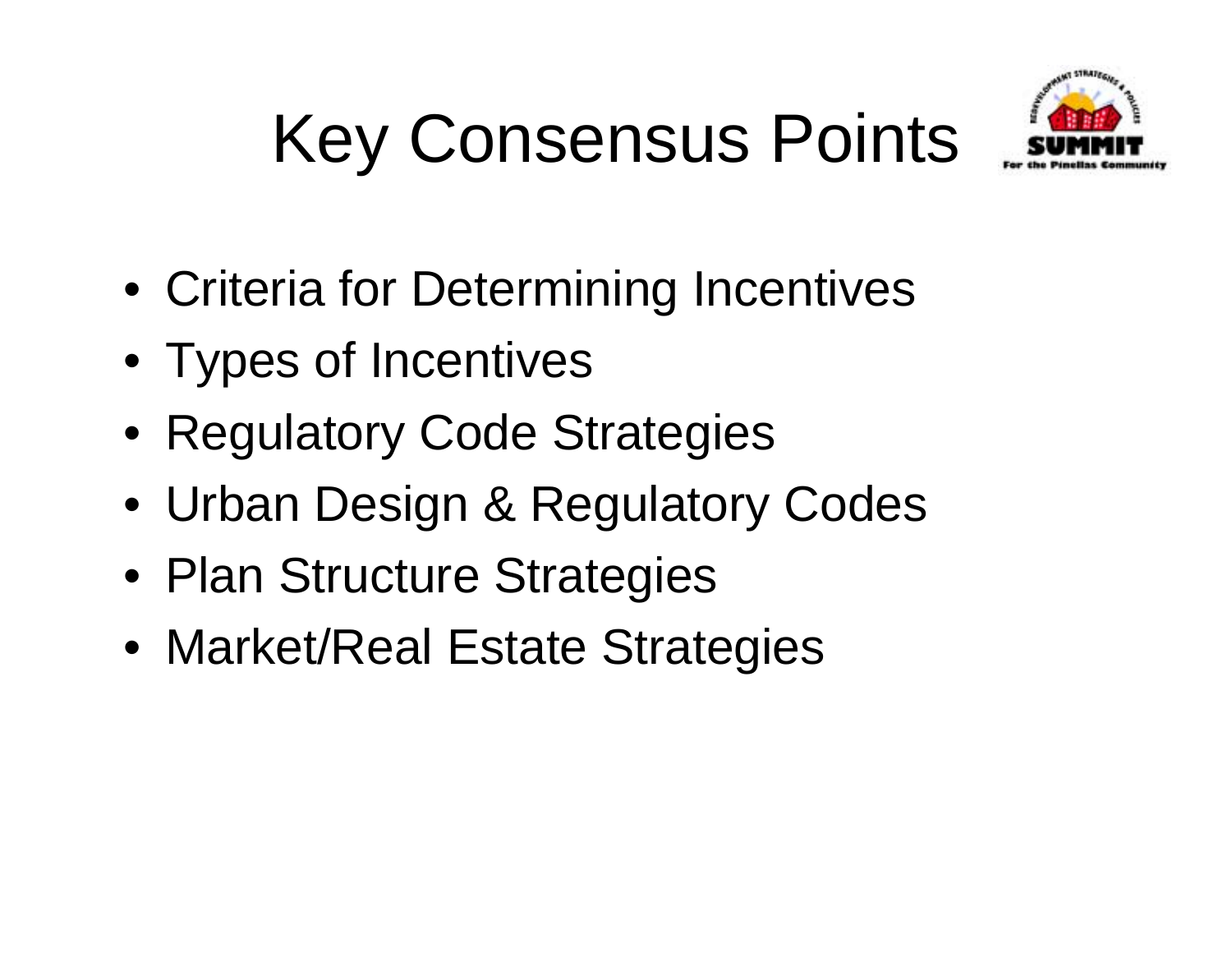

### Top 5 Criteria for Determining Incentives

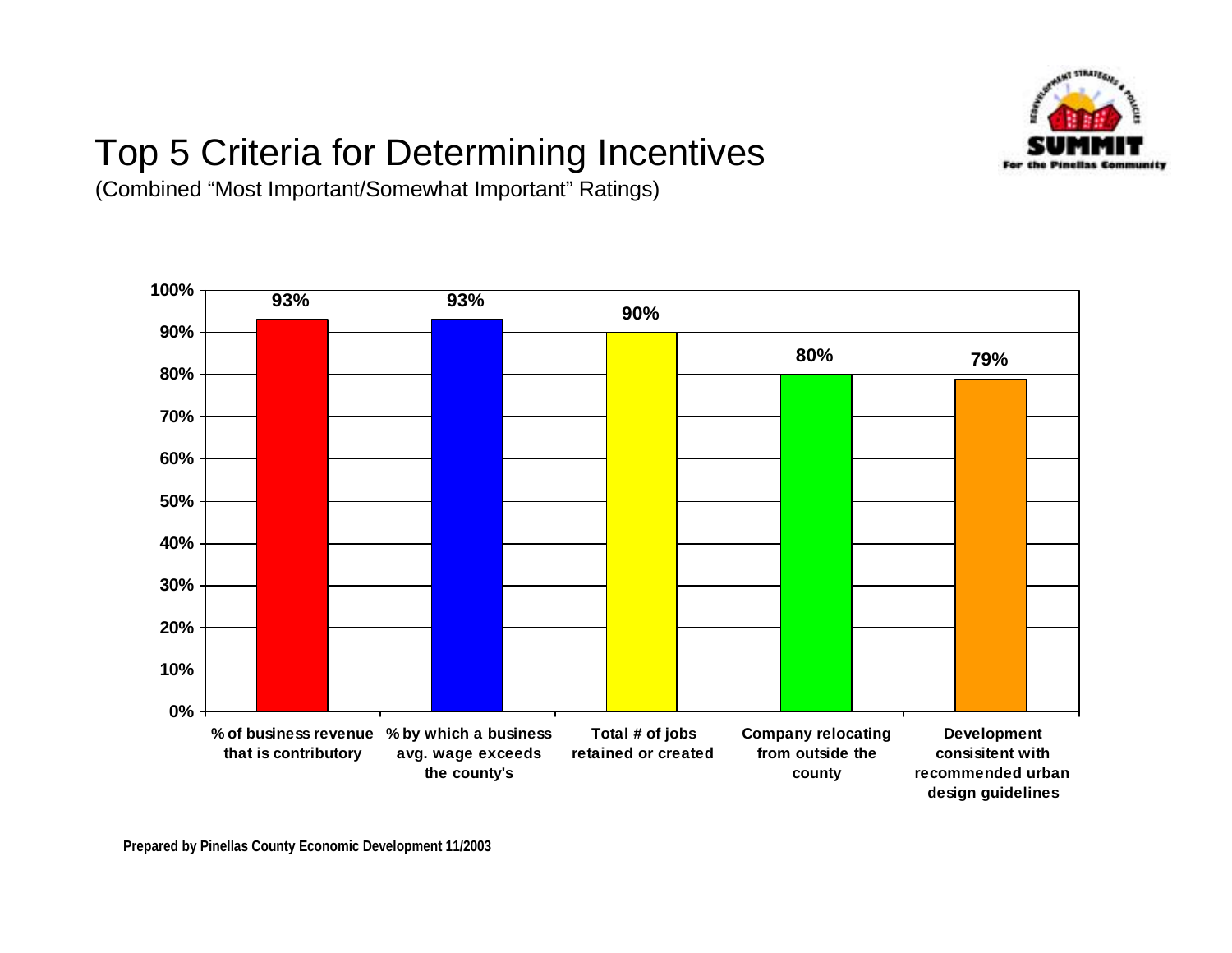

#### Top 5 Types of Incentives

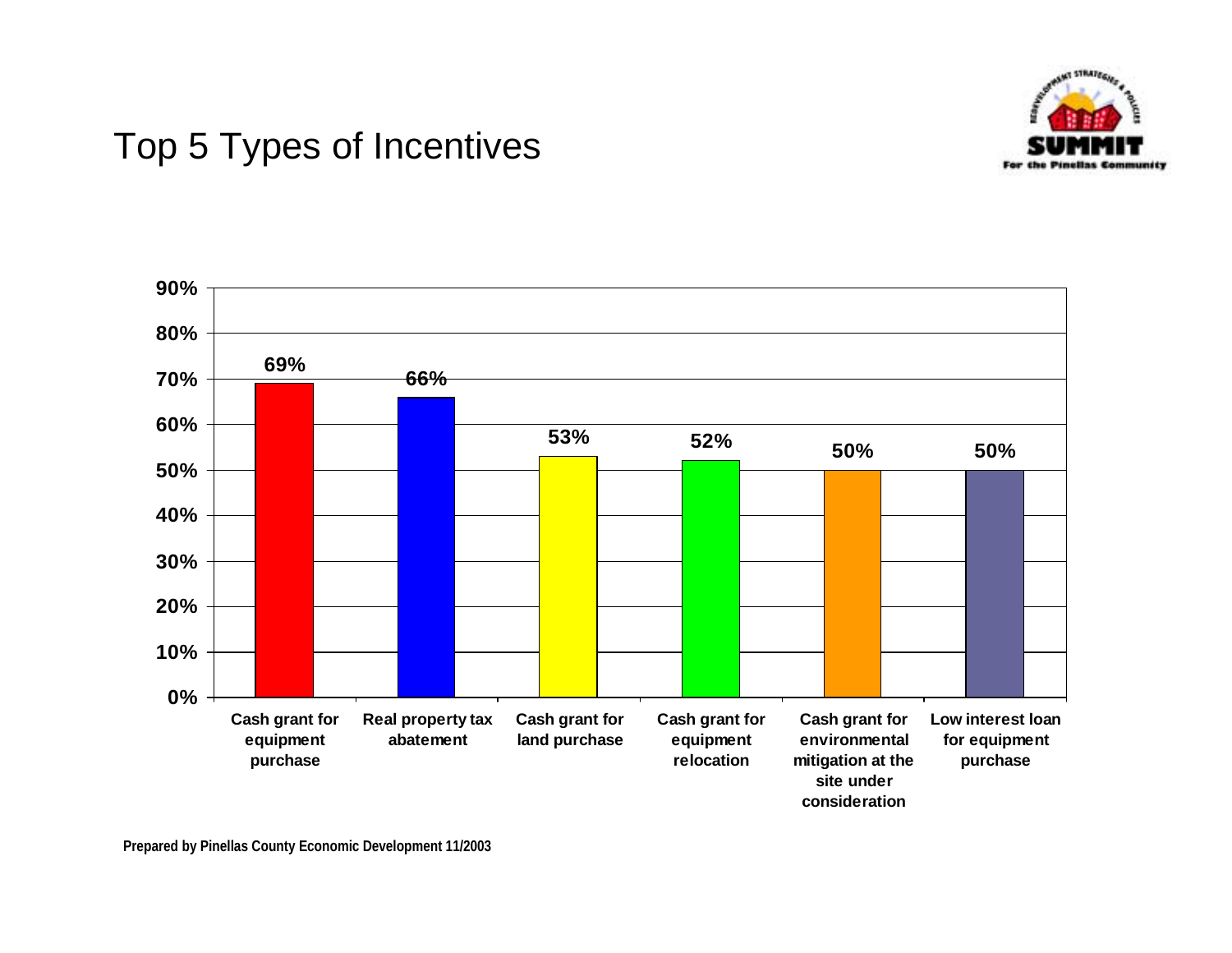

### Top 5 Regulatory Code Strategies

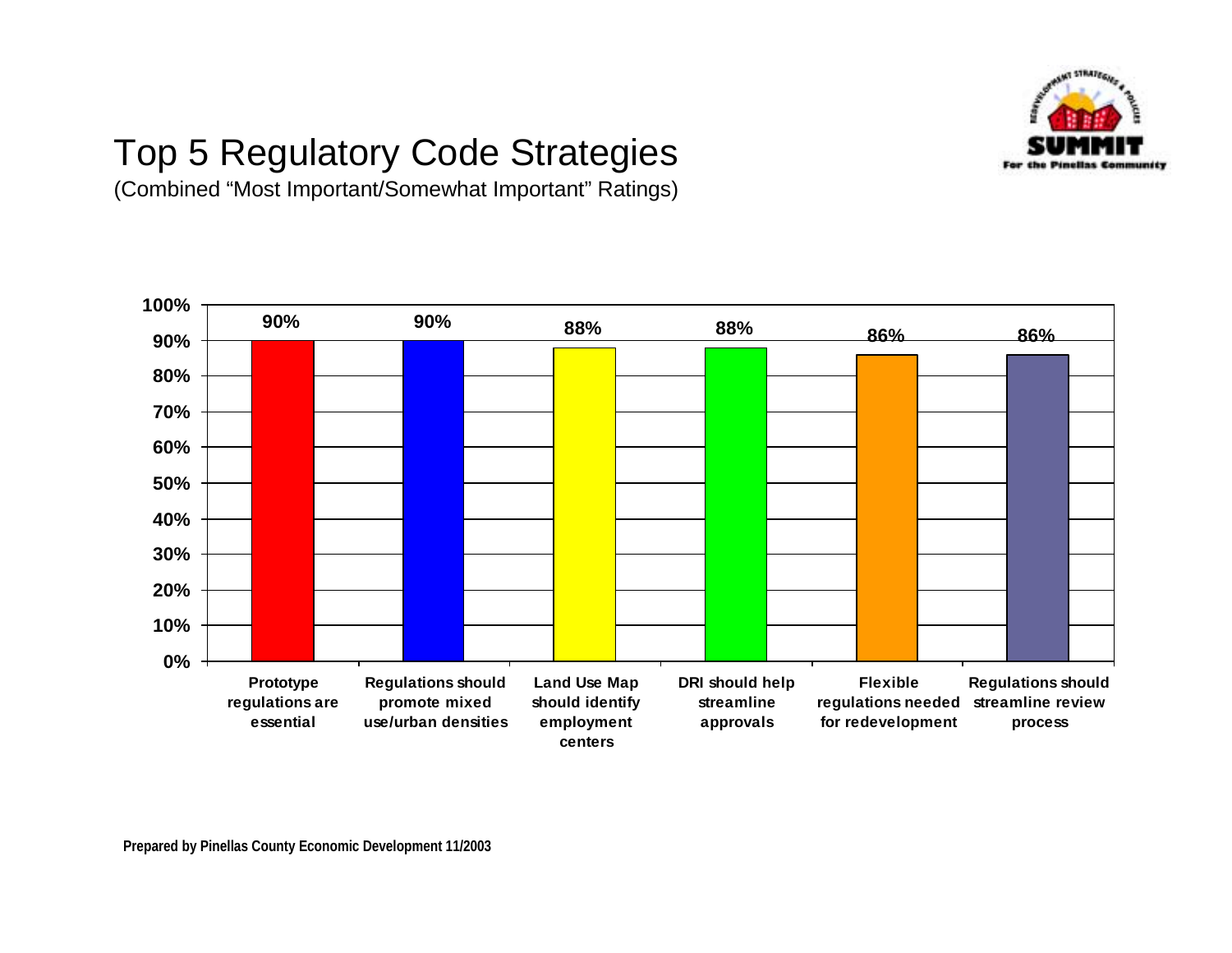

## Top 5 Urban Design & Regulatory Codes

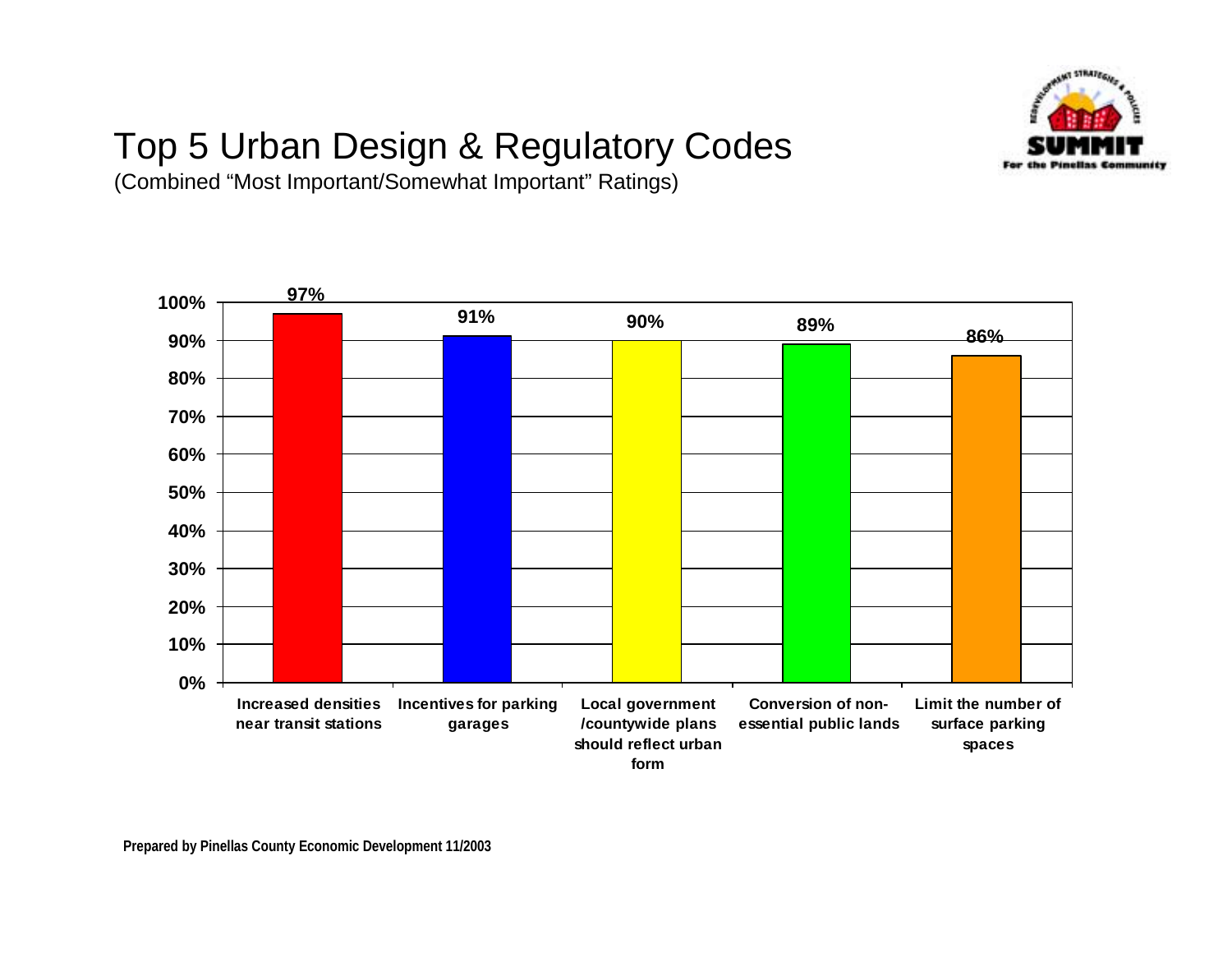

#### Top 5 Plan Structure Strategies

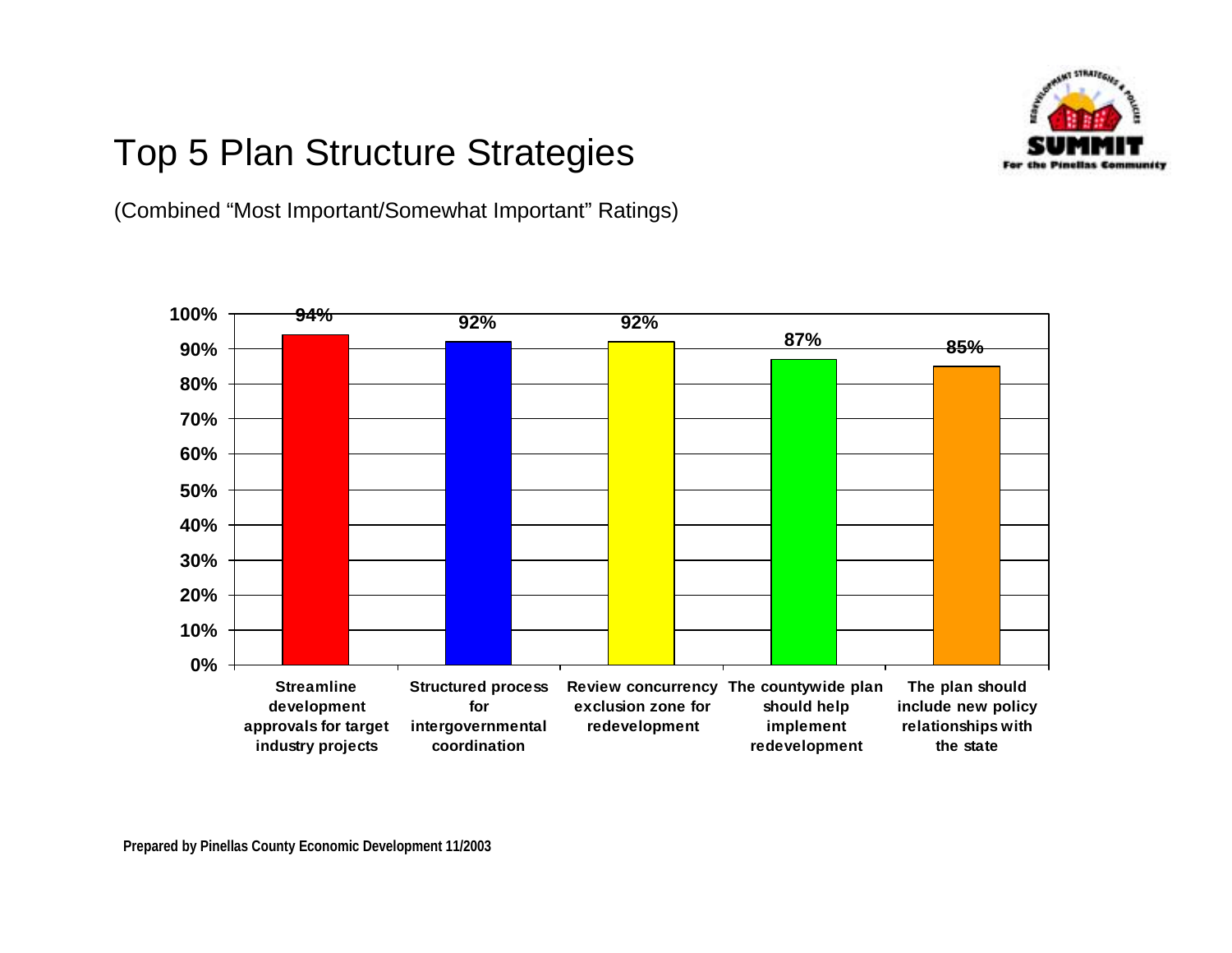

### Top 5 Market/Real Estate Strategies